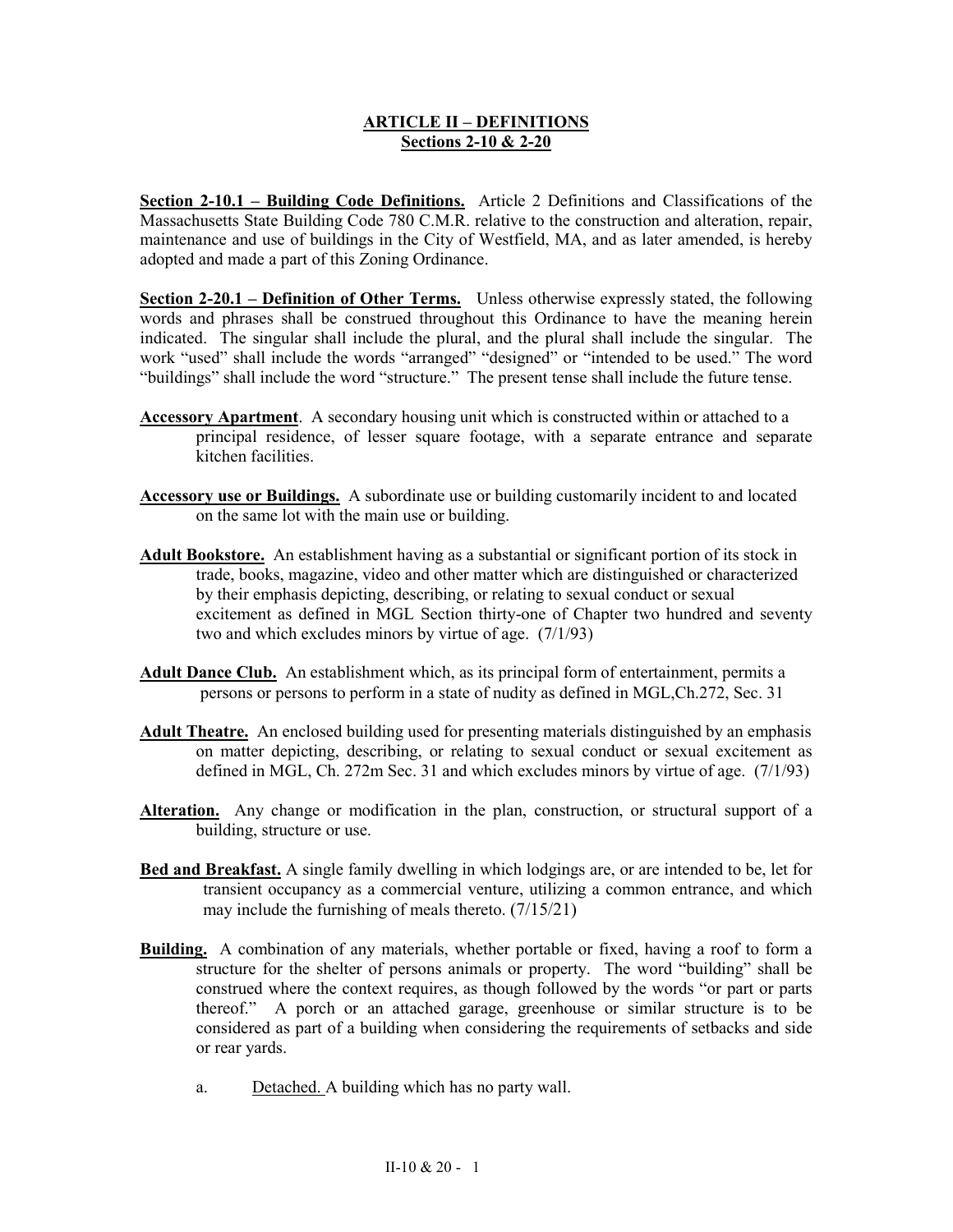- b. Semi-detached. A building which has only one party wall in common with an adjacent building.
- c. Attached or row. A building which has two or more party walls in common with adjacent buildings.
- **Buffer Planting Strip**. A permanently maintained strip of required yard space adjacent to the boundary of a property or district, having a screen with a height of at least 5 feet of sufficient density not to be readily seen through in any season, and whose full width is occupied by retained and/or planted trees and shrubs, and the incorporation of other vertical features such as a wall, fence or earthen berm, where appropriate.
- **Building Line.** The line parallel to the street line at a distance there from equal to the depth of the required front yard and beyond which a building shall not extend.
- **Common Occupancy.** A single housekeeping unit shared by nontransient persons, including residents of a residential rehabilitation facility. For the purposes of determining density/lot area and parking requirements only, each group of 4 such persons or a portion thereof, exclusive of their minor dependents, caregivers and domestic help, shall constitute the equivalence of one household, unless the Zoning Board of Appeals issues a special permit to allow a departure from such requirements. (7/15/21)
- **Condominium.** Residential, commercial, or industrial units constructed or converted with the following common properties:1) each of the units within the development is owned from the walls in, by separate parties; and 2) all open space and common areas are owned and managed by a condominium association or organization and governed by a Master Deed.
- **Coverage.** The ratio of enclosed ground floor area of all buildings on a lot to the horizontal projected area of the lot, expressed as a percentage.
- **Day Care Center.** Any facility operated on a regular basis whether known as a day nursery, nursery school, kindergarten, child play school, progressive school, child development center, or preschool, or known under any other name which receives children not of common parentage under seven years of age, or sixteen years of age if such children have special needs, for nonresidential custody and care during part or all of the day separate from their parents. Day Care Center shall not include: any part of a public school system; any part of a private, organized educational system, unless the services of such system are primarily limited to kindergarten, nursery or related preschool services; a Sunday school conducted by a religious institution; a facility operated by a religious organization where children are cared for during short periods of time while persons responsible for such children are attending religious services; a family day care; an informal; cooperative arrangement among neighbors or relatives; or the occasional care of children with or without compensation therefor. (9/16/93)

## **Dwelling.**

- a. Single Family. A building, on a lot; designed and occupied as a residence for one household.
- b. Two Family. A building, on a lot, designed and occupied as a residence for two households living independently of one another in separate units.
- c. Multiple Family/Multifamily or Apartment. A building(s), on a lot, designed and occupied as a residence for three or more households living independently of one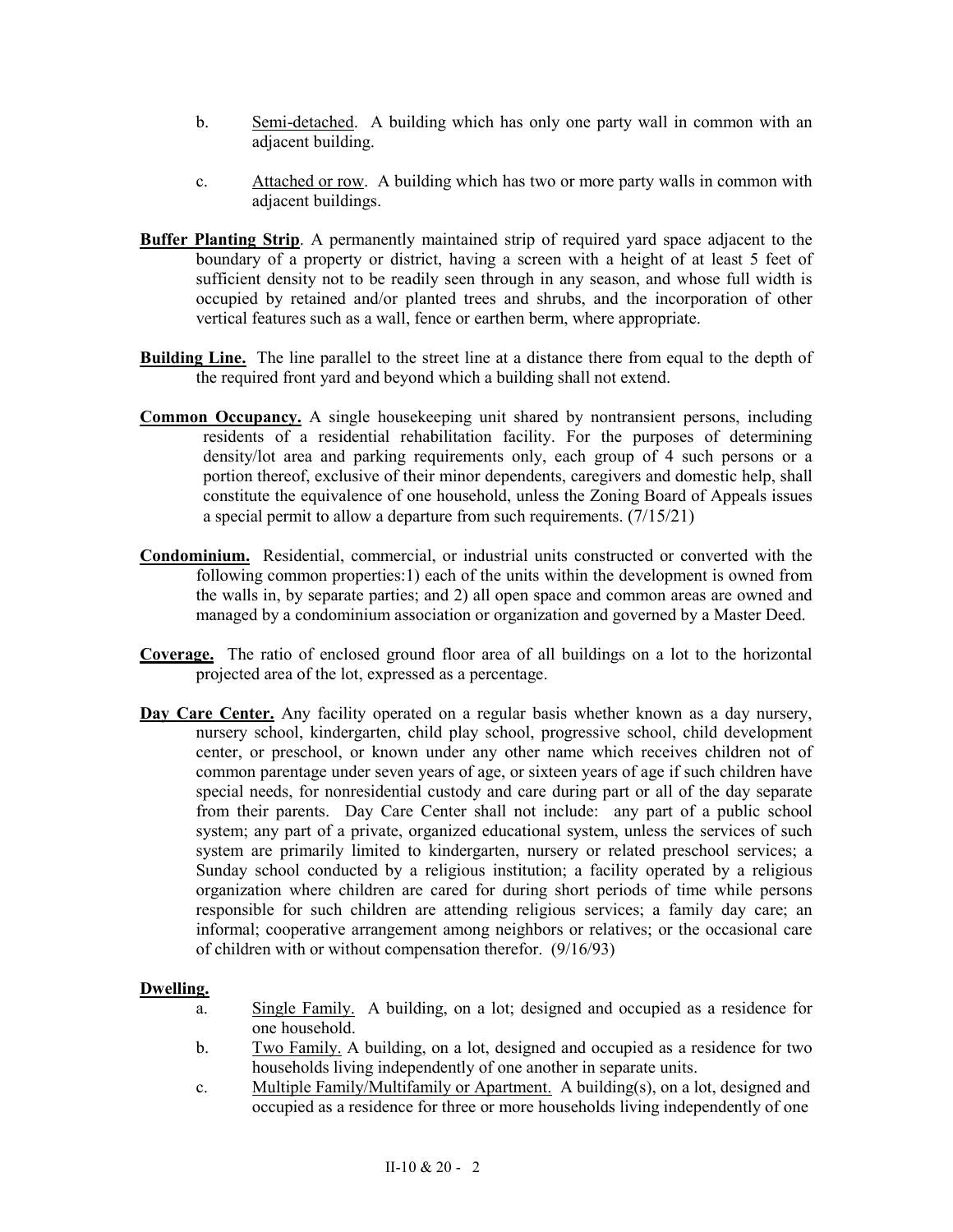another in separate units. Three or more dwelling units on the same lot, even if occurring in single family and/or two-family dwelling structures, shall be considered a multi-family dwelling use. (7/15/21)

- **Family Day Care Home.** Any private residence which on a regular basis, receives for temporary custody and care during part or all of the day, children under seven years of age or children under sixteen years of age if such children have special needs; provided, however, in either case, that the total number of children under sixteen in a family day care home shall not exceed six, including participating children living in a residence. Family day care home shall not mean a private residence used for an informal cooperative arrangement among neighbors or relatives, or the occasional care of children with our without compensation therefor. (9/16/93)
- **Funeral Establishment.** An establishment under the care and control of a funeral director a licensed pursuant to M.G.L. Chap. 114, Sec. 49 with facilities for the preparation of the dead for burial or cremation, with reposing rooms for the viewing of the body, and for funerals, final disposition of the body to be elsewhere in accordance with the Massachusetts Federal Laws. Also known as funeral home or funeral parlor. (5/20/93)
- **Height (Building)**. The average vertical distance, as measured from the finished grade at the centerpoint of each building elevation, to the top of the structure. Such top is to be considered at the highest coping associated with a flat roof; the midway point along the highest gable, hip or shed roof slope; the deck level of a mansard roof; or the break point from the highest slope on a gambrel roof. (7/13/21)
- **Household.** Persons living together in one dwelling unit and consisting of either: members of a common occupancy; or any number of persons related by blood, marriage or similar domestic partnership, legal adoption or guardianship. In the case of the latter, domestic help, caregivers or up to 3 roomers may be considered accessory to a household for the purposes of this ordinance. (7/15/21)
- **Junk Yards.** Any land used for the deposit, collection or storage of waste, used or discarded things or materials, whether or not in connection with the dismantling, processing, salvage, sale or other use or disposition thereof; and the deposit or storage on any lot of one (1) or more wrecked, unregistered or inoperative vehicles, or parts thereof, for one month or more shall be deemed to be a junk yard. Garaged vehicles shall be kept from this provision.
- **Kennel:** means one pack or collection of dogs and/or cats on a single premises, whether maintained for breeding, boarding, sale, training, hunting or other purposes, and including any shop where dogs are on sale, and also including every pack or collection of four (4) or more dogs six (6) months of age or older, or five (5) or more cats six (6) months or older (including companion animals and pets), owned or kept be a person on a single premises irrespective of the purpose for which they are maintained. This Ordinance shall become effective on July 1, 2006. (6/1/06)
- **Kennel, Commercial**: means any premises maintained for any of (or combination of the following:
	- (1) the boarding or in-residence training of any number of dogs and/or cats;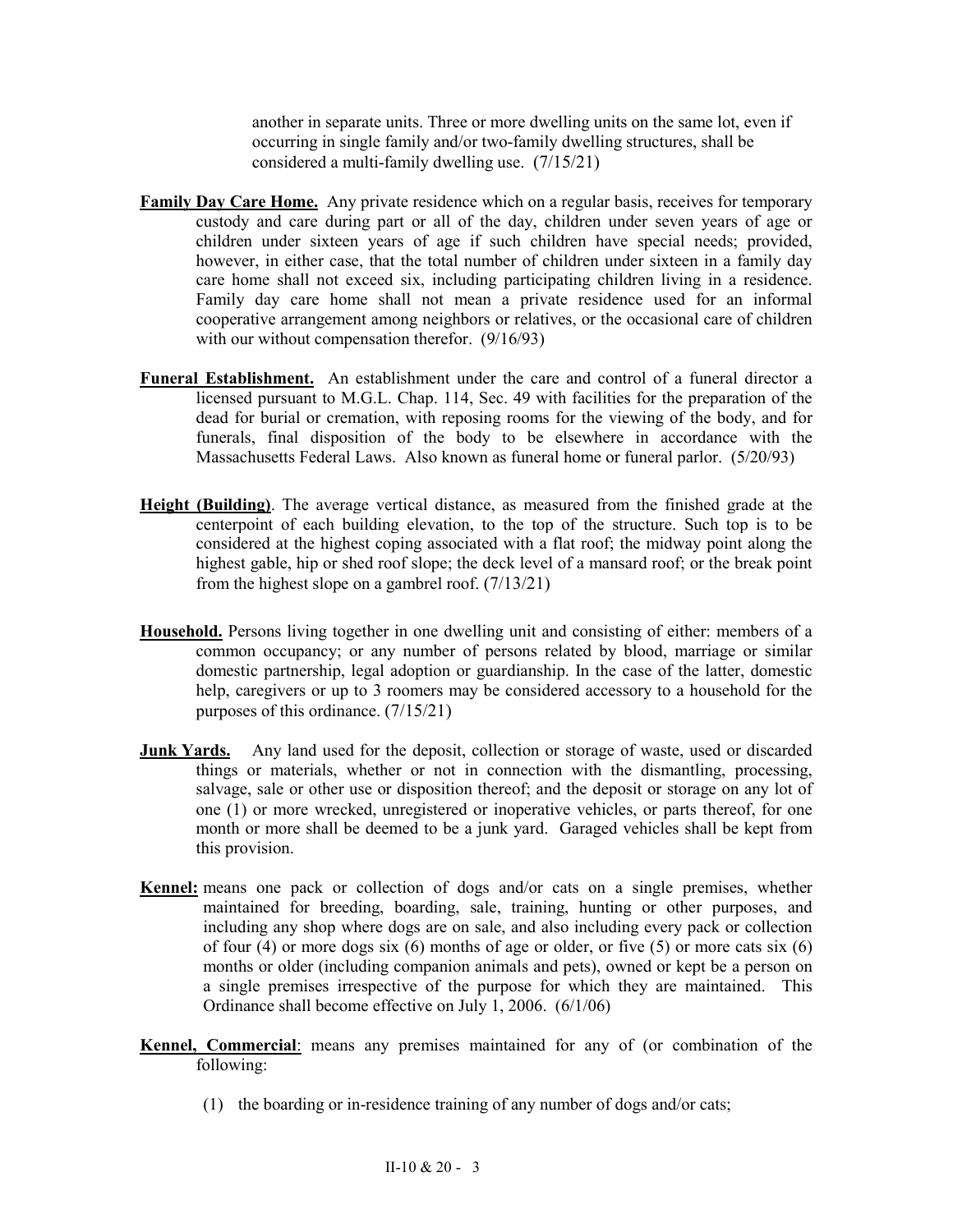- (2) the day care of any number of dogs and/or cats that is not the owner/operator's companion animal or pets:
- (3) ten  $(10)$  or more dogs six  $(6)$  months of age or older or ten  $(10)$  or more cats six  $(6)$ months of age or older kept as companion animals or pets; or for/from breeding This ordinance shall become effective July 1, 2006 (6/1/06)
- **Kennel, Residential:** means any premises where an Owner or keeper maintains as companion animals or pets, or for breeding, four  $(4)$  or more, but not more than nine  $(9)$  dogs six  $(6)$ months of age or older, and/or five  $(5)$  or more but not more than nine  $(9)$  cats six  $(6)$ months of age or older. This Ordinance shall become effective on July 1, 2006. (6/1/06)
- **Large Scale Solar Power Generator**  A ground-mounted solar energy facility occupying a footprint of more than 5,000 square feet or which is intended to produce the majority of its electrical energy for off-site consumption (non-accessory uses). (9/8/15)
- Lodging House. A building in which lodgings are, or are intended to be, let to 4 or more persons, other than a dwelling. (7/13/21)
- **Lot**. An area of land in one ownership with definitive boundaries as shown in the record title of the property or by a plan recorded in the Registry of Deeds, used or available for use as the site for one or more buildings.
	- a. Corner: A lot at the point of intersection of and abutting on two or more intersecting streets, the interior angle of intersection of the street lot lines, or extended lot lines in case of a curved street being not more than 135 degrees.
	- b. Through: A lot which abuts two (2) streets, but not at their intersection.
	- c. Interior: Any lot other than a corner lot or a through lot.  $(3/6/03)$
- **Lot Frontage:** The uninterrupted length of the front lot line, along a single street, as defined herein, whether straight or not, which conforms to the Minimum Lot Frontage Requirement.

**Lot Area, Minimum.** The smallest sized lot to be considered as a building lot.

## **Lot Lines.**

- a. Front: The property line dividing a lot from a single street right-of-way.
- b. Rear: The lot line(s) most nearly opposite from and parallel to the front lot line.
- c. Side: Any lot line not a front or rear lot line. (3/6/03)
- **Lot Width:** The horizontal distance (measured in a straight line at the narrowest point) between the side lot lines.
- **Lumber Yard.** An area designated for open-air storage, or a warehouse or other enclosed building, established for the storage, distribution or sale (for wholesale or retail purposes) of products and equipment needed in connection with the lumber industry.
- **Master Deed.** A legal document filed with the locality containing conditions, covenant, and restrictions governing the sale, ownership use and disposition of a property under the applicable state or local condominium law. In many instances this document is also known as a Declaration of Condominium.
- **Mobile Home.** A residential living unit, built on a chassis, and containing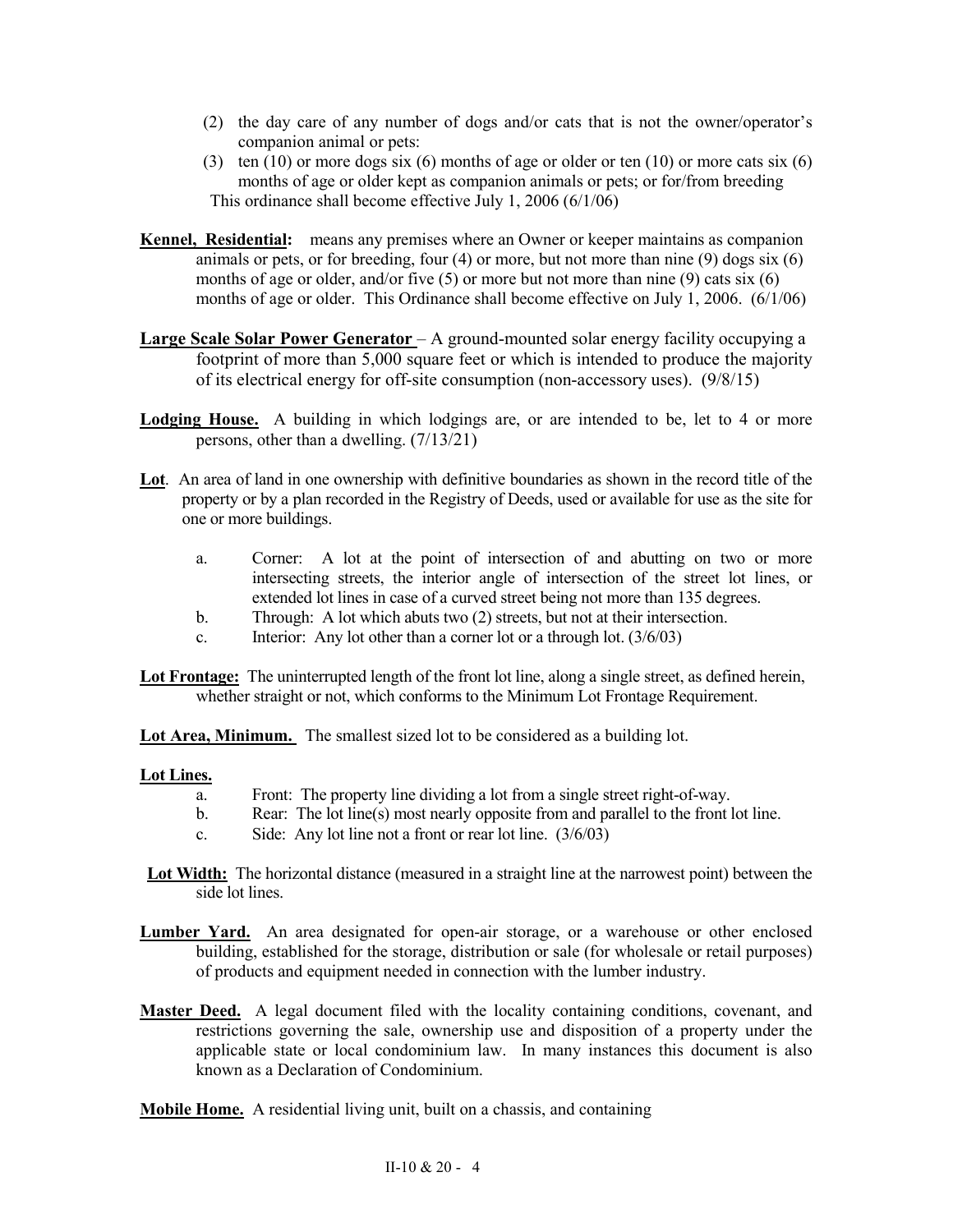complete electrical, plumbing and sanitary facilities, and designed to be installed on a temporary or permanent foundation for permanent living (see Article V).

- **Mobile Home Park.** Any lot or tract of land upon which two (2) or more mobile homes occupied for dwelling purposes are located, including any buildings, structures, fixtures and equipment used in connection with mobile homes.
- **Motor Vehicles.** Any vehicle 1) constructed and designed for use on public streets, and, 2) requires registration to be operated on a public street, and, 3) requires the operator to be licensed to operate on a public street, and, 4) propelled by power other than muscular power including such vehicles when pulled or towed by another motor vehicle.

Such motor vehicles include, but are not limited to, automobiles, motorcycles, recreational vehicles, ambulances, busses, auto homes, mobile homes and heavy /construction equipment. (6/3/04)

- **Motor Vehicle Sales.** Any principal use of a premises for any of the following:
	- a) Sale of new motor vehicles.
	- b) Purchase and sale of second hand motor vehicles.
	- c) Buying of second hand motor vehicles for the purpose of remodeling, taking apart or rebuilding or selling the same, or the buying selling of parts of second hand motor vehicles or tires, or the assembling of second hand motor vehicles parts.
	- d) Repair and servicing of motor vehicles provided said repair and servicing is conducted as an accessory use secondary to the principal use. (6/3/04)
- **Motor Vehicle Service Station**. A facility used for the servicing and repair of the motor vehicles of others, including any sale and dispensing of fuel. Electric vehicle charging stations, as an accessory use to a parking lot, are excluded from this definition.
- **Municipal Facilities**. Facilities owned by the City or constructed upon the authorization of the City on City-owned land and (a) used in furtherance of a governmental public purpose or (b) otherwise of benefit to the public as determined by the appropriate municipal authority. Appropriate municipal authority is that officer or body charged with the care, custody and control of the land on which the facility is located. (4/18/02)
- **Non-conforming (Use, Building, Lot or Structure).** Lawfully existing or begun as of the effective date of this ordinance, or any amendments thereto, and located in a zoning district or present in a manner in which such use, building, lot or structure may not be permitted under the current provisions of this ordinance.
- **Park** (municipal or otherwise). An area of land intended for outdoor enjoyment by the general public, which may have affiliated facilities used for conservation, recreation, assembly, concession, amusement, administration and the like, and operated principally as a noncommercial use. (4/4/13)
- **Pet or Companion Animal**. A dog or a cat; or any animal customarily and legally kept indoors within a dwelling unit for personal and non-subsistence purposes.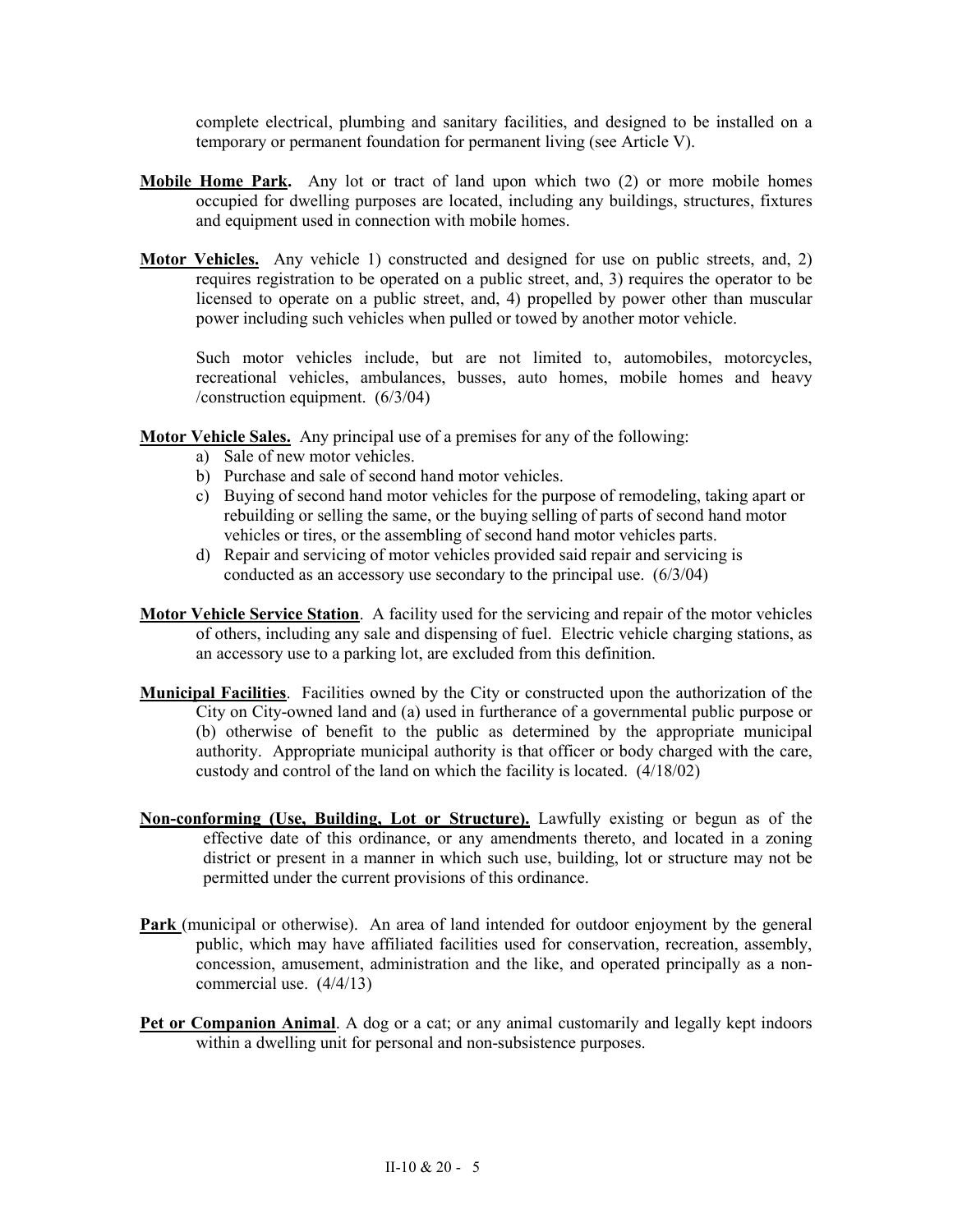- **Principal Building**. The main or most important building on a lot. Attached structures such as garages, greenhouses and similar units are to be considered as part of the principal building.
- **Quality.** As used throughout this ordinance quality shall be construed to mean the following: Attention to a pleasing articulation of architecture, attention to the provisions of well designed private outdoor public and semi-public spaces and attention to the design of functional vehicular circulation.
- **Residential District.** The Rural Residential, Residence A, Residence B, Residence C, or Residence C-1 district. (12/28/17)
- **Roomer.** A person exclusively occupying a rented bedroom within the principal dwelling unit of another's household, other than a short-term rental use. (7/15/21)
- **School Age Child Care Program**. Any program or facility operated on a regular basis which provides supervised group care for children not of common parentage who are enrolled in kindergarten and are of sufficient age to enter first grade the following year, or an older child who is not more than fourteen years of age, or sixteen years of age if such child has special needs. Such a program may operate before and after school and may also operate during school vacation and holidays. It provides a planned daily program of activities that is attended by children for specifically identified blocks of time during the week, usually over period of weeks or months, A school age child care program shall not include: any program operated by a public school system; any part of a private, organized educational system, unless the services of such system are primarily limited to a school age day care program; a Sunday school or classes for religions instruction conducted by a religious organization; a family day care home; an informal cooperative arrangement among neighbors or relatives; or the occasional care of children with or without compensation therefor.  $(9/16/93)$
- **Setback:** The horizontal distance from a lot line to the closest part of a building, or other feature so regulated. (11/15/16)
- **Shared Elderly Housing.** Also known as congregate housing, this is housing which while providing separate private bedrooms for each resident supplies meals on a common basis from a single kitchen and maintains a common core living area to be shared by all residents.
- **Special Permit Granting Authority.** City Council, Planning Board or Board of Appeals as indicated by this Ordinance.
- **Storage Facilities.** Facilities also known as temporary storage or personal storage businesses which rent space, be it within a permanent building or in "cargo" boxes, for the temporary or long-term storage of personal items. These businesses generally have lease agreements with customers and have hours of operation during which customers may access their stored items.
- **Street.** A way, whether public or private, set aside for the passage of persons or vehicles, and which is: